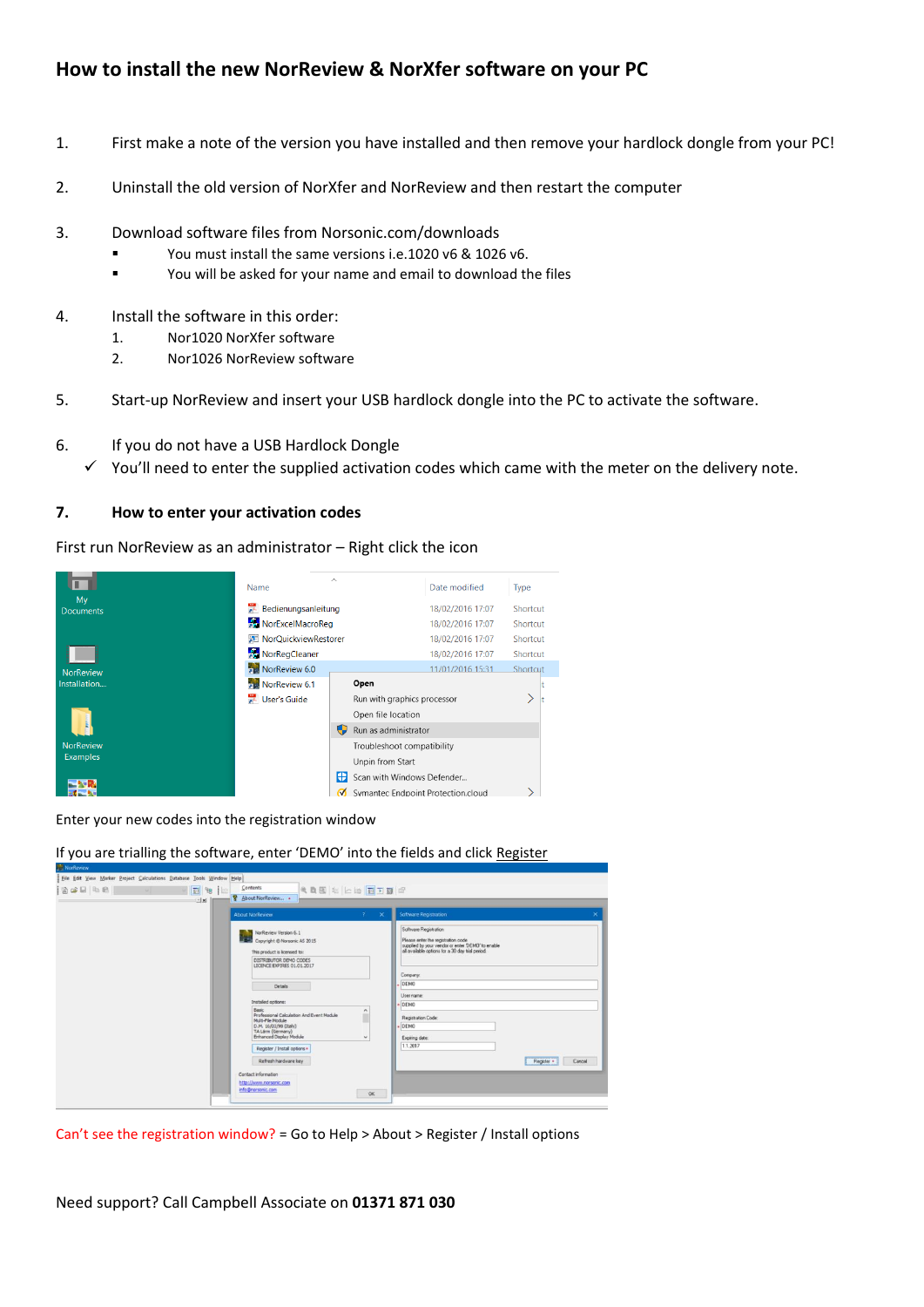# **Please setup the NorReview properties**

Please login to the PC as the local user (officer), run the software as normal\*

\*you might need adminstrator rights to complete these steps.